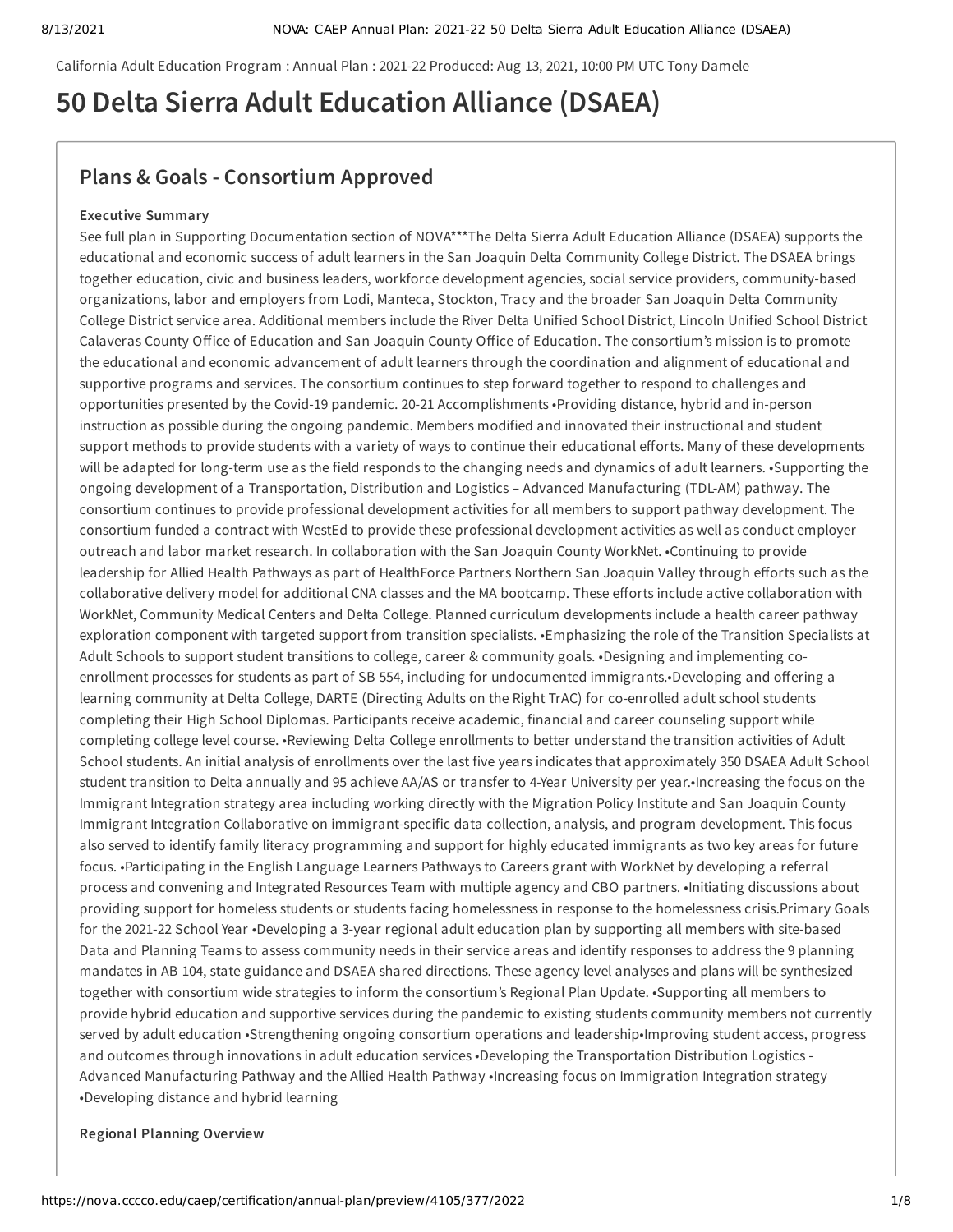#### 8/13/2021 NOVA: CAEP Annual Plan: 2021-22 50 Delta Sierra Adult Education Alliance (DSAEA)

The consortium is actively implementing the 3-year plan with member agency administration leadership. Member representatives are responding to the new realities of providing distance learning and student support services during the pandemic. Key areas of focus during this coming year will be•Improving access, progress and outcomes through innovations in adult education services •Transportation Distribution Logistics -Advanced Manufacturing Pathway•Immigration Integration•Allied Health Pathway Strategy development and implementation will be led by consortium members and partners. The Strategic Planning and Capacity Building (SPCB) Team and staff team will provide overall support to these efforts.Strategy leaders will work with the staff team to develop and implement a project plan and timeline that engages DSAEA members and external stakeholder partners to achieve the desired outcomes for 2021-22.

## **Meeting Regional Needs**

## **Regional Need #1**

### **Gaps in Service / Regional Needs**

See full plan in Supporting Documentation section of NOVA\*\*The DSAEA seeks to find effective ways to meet the needs of lowskilled workers and provide support to those most impacted by the pandemic. As of May 2021, the unemployment rate in the Stockton-Lodi MSA is 8.3 percent compared to 7.7 percent statewide. A report from the University of the Pacific's Center for Business and Policy Research indicates that the growth industries and occupations in the Northern San Joaquin Valley are low wage (Farm, Warehouse and Social Assistance) and higher income jobs are declining (Hospitals, Information, Technical Services, Management). According to the Program for the International Assessment of Adult Competencies' (PIAAC) U.S. Skills Map the numeracy and literacy skills of San Joaquin residents aged 16-74 are below the State and national average. A 2020 demographic analysis completed by the Migration Policy Institute on behalf of the DSAEA found that of all immigrant workers in the region, 68% are in low-skilled occupations that require a high school diploma or less and little to moderate on-the-job training, such as construction laborers, cashiers, restaurant workers, home health aides. Immigrants are a demographically important group in the region served by DSAEA. Immigrant adults represented 30% (161,000) of the 529,000 adults in DSAEA. In comparison, immigrants represented 17% of all adults in the U.S. and 34% in CA. The regional language, educational and economic needs of the region are all areas the DSAEA strives to address in coordination with partner agencies. Enrollment history in related program areas at member agencies (Adult Basic and Secondary Education and English as a Second Language) for the 2020-21 school year indicate that regional need far outpaces DSAEA service delivery. The gap between need and service delivery underscores the need for increased and improved service delivery to meet community need. The strategies described in the annual plan are designed to address these needs.

#### **How do you know? What resources did you use to identify these gaps?**

See full plan in Supporting Documentation section of NOVA\*\*The DSAEA Needs and Gaps table describes consortium-wide and school district need indicators, 2020-21 program participation (12+ hours of instruction) and highlights the resulting gap indicator. The gap indicators highlight the need for additional and enhanced service delivery across all of the main CAEP program areas to meet regional need. Indicators of regional need were determined by reviewing and selecting key characteristics from the CAEP interactive regional fact sheets. The data provides a preliminary picture of need related to key program areas. Future analysis of need will focus on learning more about sub-regional specific needs and population characteristics as well as the needs of special populations such as: •Formerly incarcerated•Foster youth•Homeless•Parents of Young ChildrenExisting participant demographic information was compiled to establish a baseline understanding of who the DSAEA is currently serving.

## **How will you measure effectiveness / progress towards meeting this need?**

See full plan in Supporting Documentation section of NOVA\*\*Effectiveness will be an ongoing discussion topic for the Steering Committee and Adult Education Leadership Network (AELN). Program effectiveness will be discussed through structured dialogues with key program stakeholders including students, teachers, counselors, administrators and community based organizations. In addition to this qualitative data collection strategy, program effectiveness will be regularly measured and reviewed through key CAEP program data points such as: •Transitions•Outcomes•Literacy Persistence and literacy gains•Program PersistenceProgram administrators participate in regular consortium-wide data teamwork sessions and are working together to identify trends and related actions in the CAEP data. Program effectiveness will also be measured by:•Tracking strategy area outcomes as described in the Strategy area logic models •Collecting and reviewing progress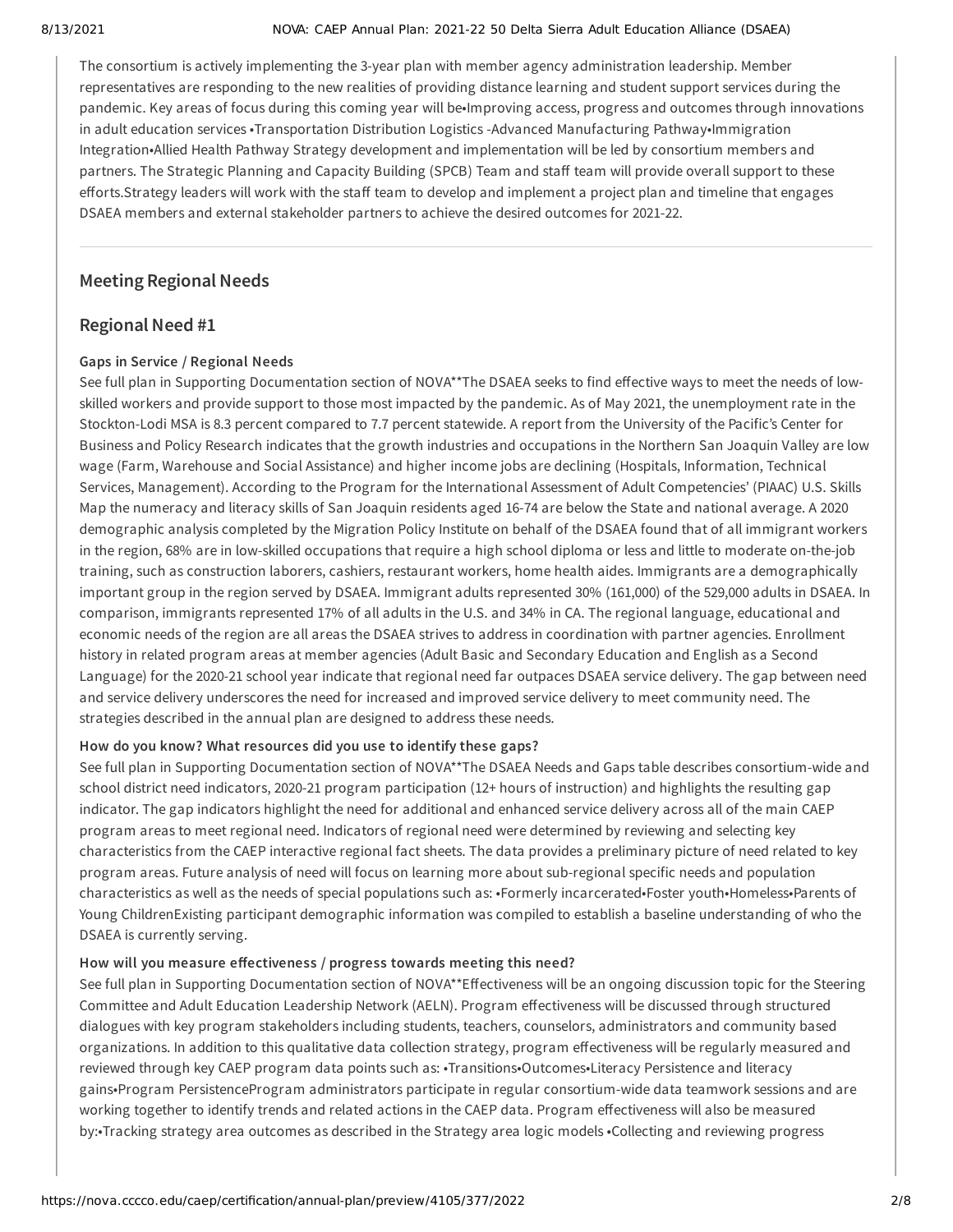indicator data for each strategy as described in the three year plan •Collecting and reviewing the formative and summative data for strategy prototyping as described in the three year plans •Review regional demographic need indicators

## **Gaps In Service**

## **New Strategies**

### **Strategy #1**

See full plan in Supporting Documentation section of NOVA\*\*\*ABE/ASE:•Increased service alignment and coordination with partners to address student needs and barriers •Transition Strategy •Educational Continuous Improvement •Continue to offer HiSet and GED in school and community locations

### **Strategy #2**

See full plan in Supporting Documentation section of NOVA\*\*\*CTE: •Develop contextualized career pathways such as the TDL-AM and Allied Health pathway that address multiple student needs simultaneously

### **Strategy #3**

See full plan in Supporting Documentation section of NOVA\*\*\*ESL:•Immigrant Integration Strategy oAddress needs of ELL students in all program areas, not just ESL oEnglish Plus Integration Model •Educational Continuous Improvement

## **Seamless Transitions**

## **New Strategies**

## **Strategy #1**

Transition Strategy Goal: Develop a coordinated Transition Strategy to support students to meet their college, career and community goalsDescription: The DSAEA educational leadership will work continue to work together to develop alignment on the core shared elements of a Transition Framework. The Transition Framework will describe the mutually agreed upon principles, practices and tools for supporting student transitions. In addition to this long-term strategy the Transition Specialists will be actively engaged in providing student support and sharing their learnings on how to best do this in a distance environment. Transition Specialists will also play key roles in the implementation of the Immigrant Integration and Service Alignment strategies.The transition strategy will be developed to ensure the following:•Effective use of staff resources to improve student transitions to goal•Meeting individual needs of students and helping get them to their goals•Targeting resource to improve student transitionsImmigrant IntegrationGoal: Identify and implement a sequence of education, training and support services for immigrants to integrate into their communitiesDescription: The consortium is actively engaged with the Migration Policy Institute(MPI), Catholic Charities and San Joaquin County WorkNet to develop and implement a model for holistic adult education service delivery to promote student success in the three domains of immigrant integration: Linguistic/Academic, Civic and Economic. Support will be provided to students in the classroom, outside of the classroom and in the community. MPI has conducted San Joaquin County-specific immigrant demographic research to help develop targeted programming, potentially in coordination with existing K-12 English Language and parent empowerment efforts. These efforts build on the "English Plus Integration" model. The consortium is an active partner with the San Joaquin County WorkNet on the English Learners Pathways to Careers Grant. These efforts will build on existing promising practices and pilot projects across California and locally such as the: •California Workforce and Labor Agency – English Learner Navigator Pilot Project•South Bay Consortium for Adult Education – Immigrant Integration Project•ALLIES Immigrant Integration Model•Central Valley Immigrant Integration Alliance•San Joaquin County Immigrant Integration Collaborative •Immigrant Integration metrics developed in response to Assembly Bill 2098.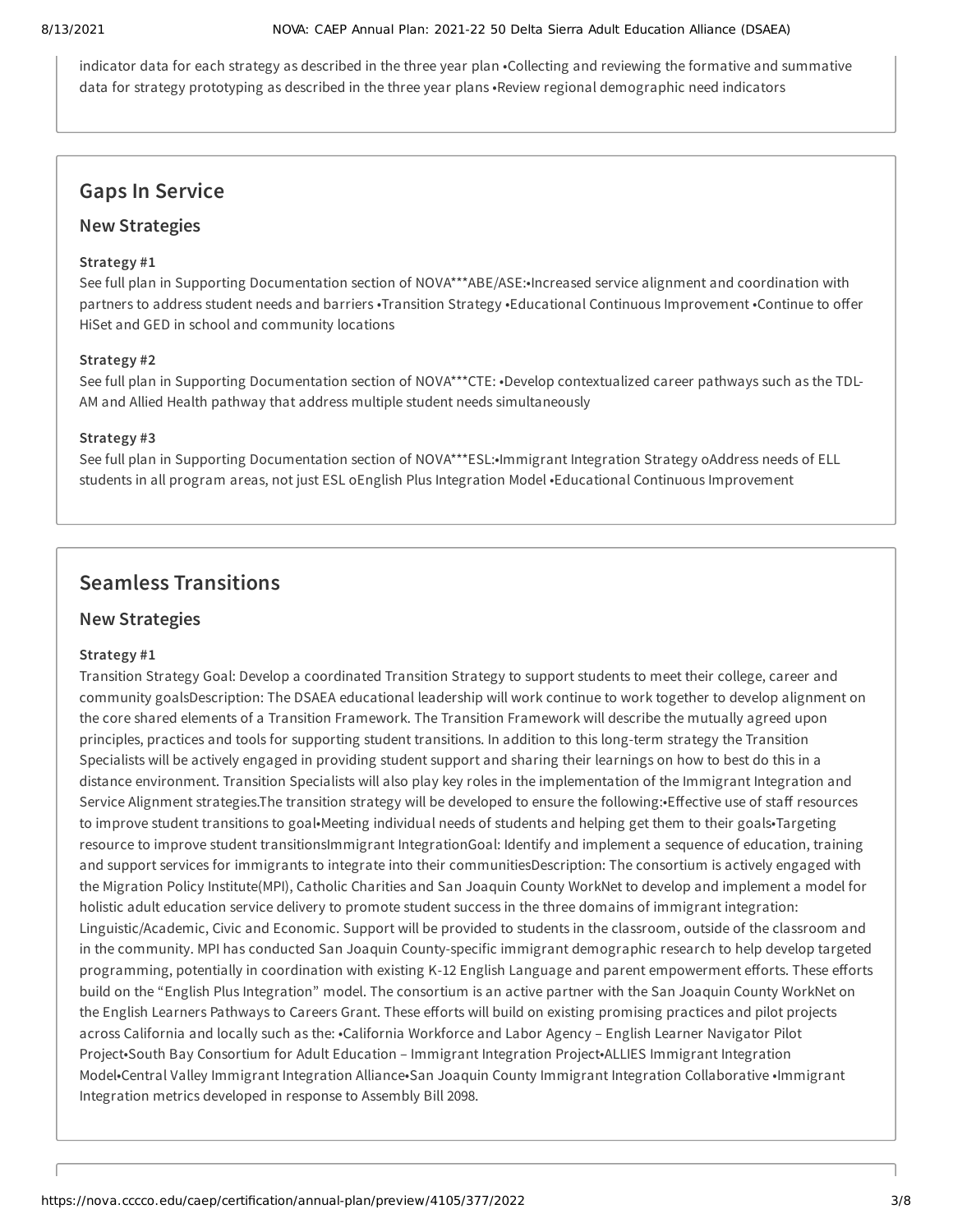## **Student Acceleration**

## **New Strategies**

### **Strategy #1**

Strategic Planning and Capacity Building Goal: Improve educational outcomes through strategic planning and development of member capacity Description: In response to the identified needs for capacity building prior to and during the pandemic the consortium formed the Strategic Planning and Capacity Building team to address leadership, instructional and fiscal matters. The team identified the need to support members to develop or leverage distance learning and student support strategies. The team will guide and support the 3-Year planning process.

## **Professional Development**

## **New Strategies**

### **Strategy #1**

Professional Development is embedded across the strategy areas. In addition to job embedded and site based professional learning the consortium supports conference attendance at priority professional development events such as those hosted by the following organizations: California Adult Education Administrators' Association (CAEAA), Comprehensive Adult Student Assessment Systems (CASAS), California Adult Education Program (CAEP), California Council for Adult Education (CCAE), Computer-Using Educators (CUE), National Career Pathway Network (NCPN) and National Career Transitions Network (NCTN).Capacity Building Goal: Improve agency and consortium capacity to deliver high quality adult education to meet community needs. Description: Capacity Building efforts center on providing administrators the resources and tools they need to build and maintain strong programs that serve populations of need in the service area. Over the last three years all consortium members participated in some form of capacity building or strategic planning. These efforts addressed site-level issues such as overall practices and procedures, instructional improvements, facility and staffing constraints. The Adult Education Leadership Network (AELN) was also established during this time to serve as an administrator forum for ongoing mutual support and information exchange. The AELN is comprised of all site administrators and meets monthly prior to Steering Committee meetings.Capacity Building is an ongoing process at the site and consortium-level. The Strategic Planning and Capacity Building Team (SPCB) is a smaller group of administrators that meets regularly to monitor and address these issues in coordination with the DSAEA Staff Team.

## **Leveraging Resources**

## **New Strategies**

#### **Strategy #1**

Service Alignment Goal: Identify opportunities for and implement Service Alignment across educational and partner organizationsDescription: This strategy will build on existing preliminary efforts to collaborate with partner agencies to better serve shared students. Since 2015, DSAEA has periodically convened groups of or met directly with partner agencies to build relationships, share information and identify potential areas for future collaboration. The importance of this strategy is underscored by the impacts of that pandemic where typical in-person service delivery to the community has been disrupted. Future activities include:•Bringing key staff together for regular information sharing, training and development of best practices, especially as it relates to the DSAEA Three-Year Plan strategies and providing services in the covid era. •Conducting resource mapping exercises to better understand who does what and where for specific population groups to identify special projects to work on in greater depth.•Convening regular meetings for organizational leaders and staff to address topics such as:oDeveloping strategies to address the digital divideoCo-enrollment, Leveraging resources, Co-located staff programming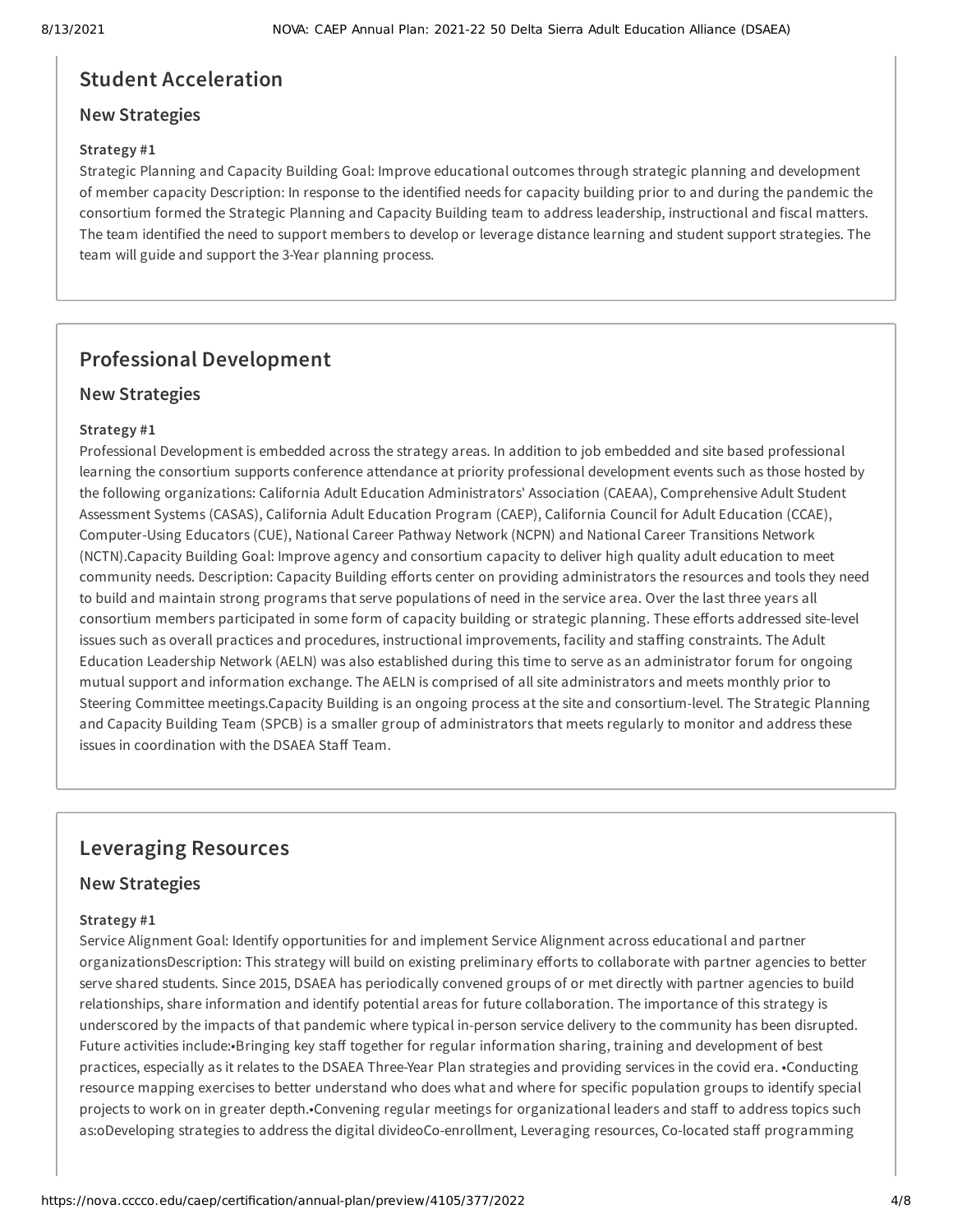and services, Data sharing, Developing a shared case management approach, Developing a common intake, assessment and referral process that accelerates client progress and reduces administrative time requirements

## **Fiscal Management**

## A narrative justifying how the planned allocations are consistent with the annual adult education plan which is based on **your CAEP 3-year plan.**

Planned allocations are designed to enhance member capacity to implement and sustain programs that support students to meet their goals. The 3-year plan and annual plan are guiding reference documents that inform allocations and are reviewed regularly at Steering Committee meetings. This year's annual plan implementation will be guided by strategy leads that will focus on the content of strategies. Successful implementation of these strategies will require coordinated resources and administrator strategy leaders will provide guidance to ensure adequate resources are allocated at the consortium and sitelevel to support them. A regional fund is designated for catalytic regional projects. The Strategic Planning and Capacity Building Team was established last year to provide general oversight and direction on the use and monitoring of allocated funds with Steering Committee input.

**An approach to incorporating remaining carry-over funds from prior year(s) into strategies planned for 2021-22.** Members will be advised to spend all carry-over funds from prior years before spending down "new" money (First In First Out). Members have also been advised to develop a sustainable annual budget that does not require the ongoing use of carryover funds. Carryover funds may be targeted toward 1-time allowable use expenditures.Carry-over funds in the Regional Allocation may be made available to members or partners as part of a special innovation fund to catalyze and support transformative projects. Remaining funds from prior year allocations were redistributed to members to support overall program and facility improvements.

## **Certification**

#### **Calaveras Co. Office of Education - Member Representative**

### **Karen Vail**

Assistant Superintendent Instructional Support Services [kvail@ccoe.k12.ca.us](mailto:kvail@ccoe.k12.ca.us) (209) 736-6030

**Claudia Davis** Associate Superintendent, Administrative Services [cdavis@ccoe.k12.ca.us](mailto:cdavis@ccoe.k12.ca.us) (209) 736-6026

**Jared Hungerford** Coordinator of Adult Education [jhungerford@ccoe.k12.ca.us](mailto:jhungerford@ccoe.k12.ca.us) (209) 736-6046

## Approved by Jared Hungerford

#### **08/11/2021 11:20 AM PDT**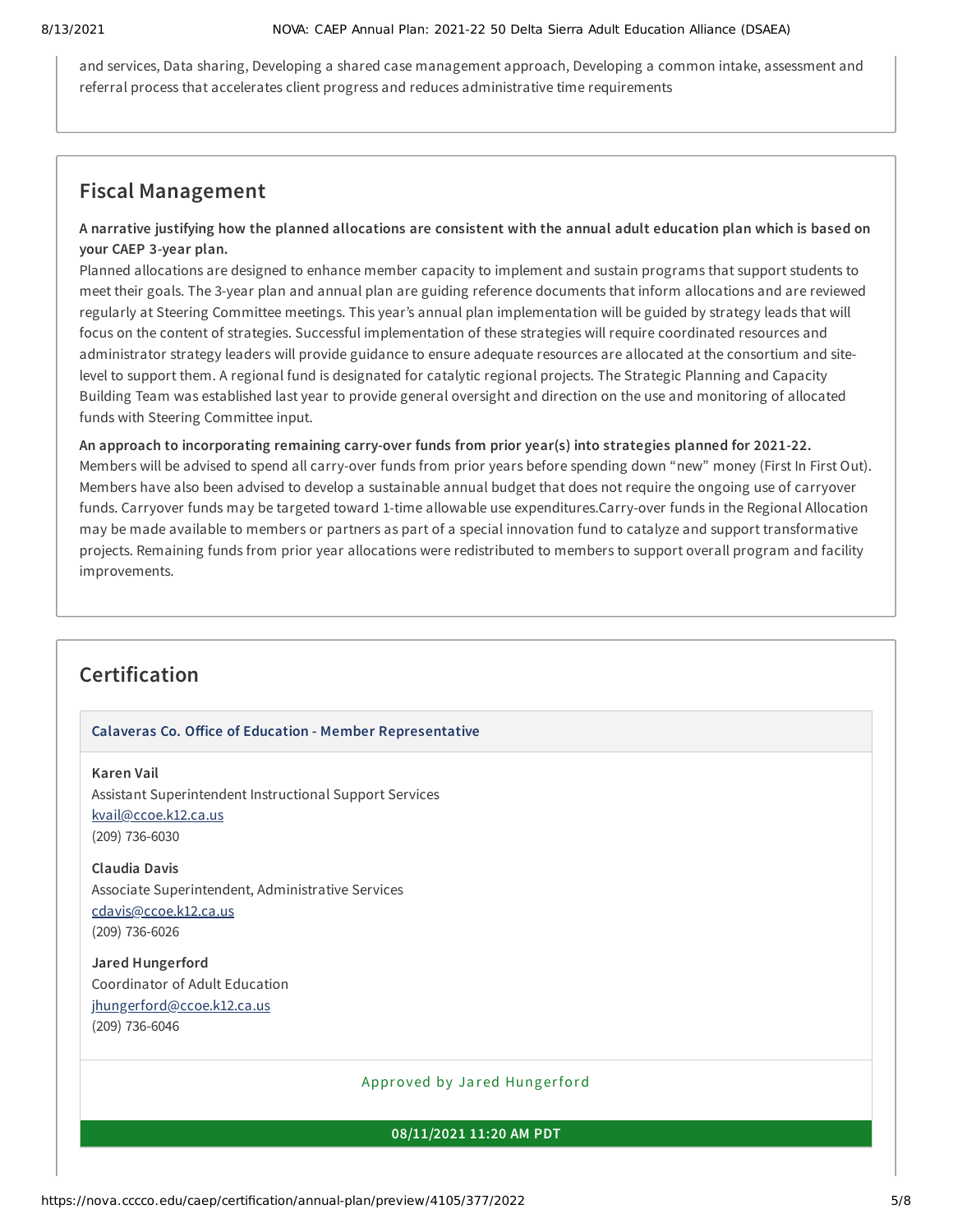#### **Lincoln Unified - Member Representative**

## **Lance Morrow** Coordinator Adult Education [lmorrow@lusd.net](mailto:lmorrow@lusd.net) (209) 888-1055

#### Approved by Lance Morrow

### **08/11/2021 11:24 AM PDT**

#### **Lodi Unified - Member Representative**

**Julie Jansen** CTE Director [jjansen@lodiusd.net](mailto:jjansen@lodiusd.net) (209) 331-7617

**Dao Xiong** Accounting Supervisor [dxiong@lodiusd.net](mailto:dxiong@lodiusd.net) (209) 331-7129

#### Approved by Julie Jansen

#### **08/11/2021 01:57 PM PDT**

#### **Manteca Unified - Member Representative**

**Brad Harrison** Principal [bharrison@musd.net](mailto:bharrison@musd.net) (209) 858-7330

### Approved by Mr. Brad Harrison

#### **08/11/2021 11:25 AM PDT**

#### **River Delta Joint Unified - Member Representative**

**Nicholas Casey** [ncasey@rdusd.org](mailto:ncasey@rdusd.org) (707) 374-5335

Approved by Nicholas Casey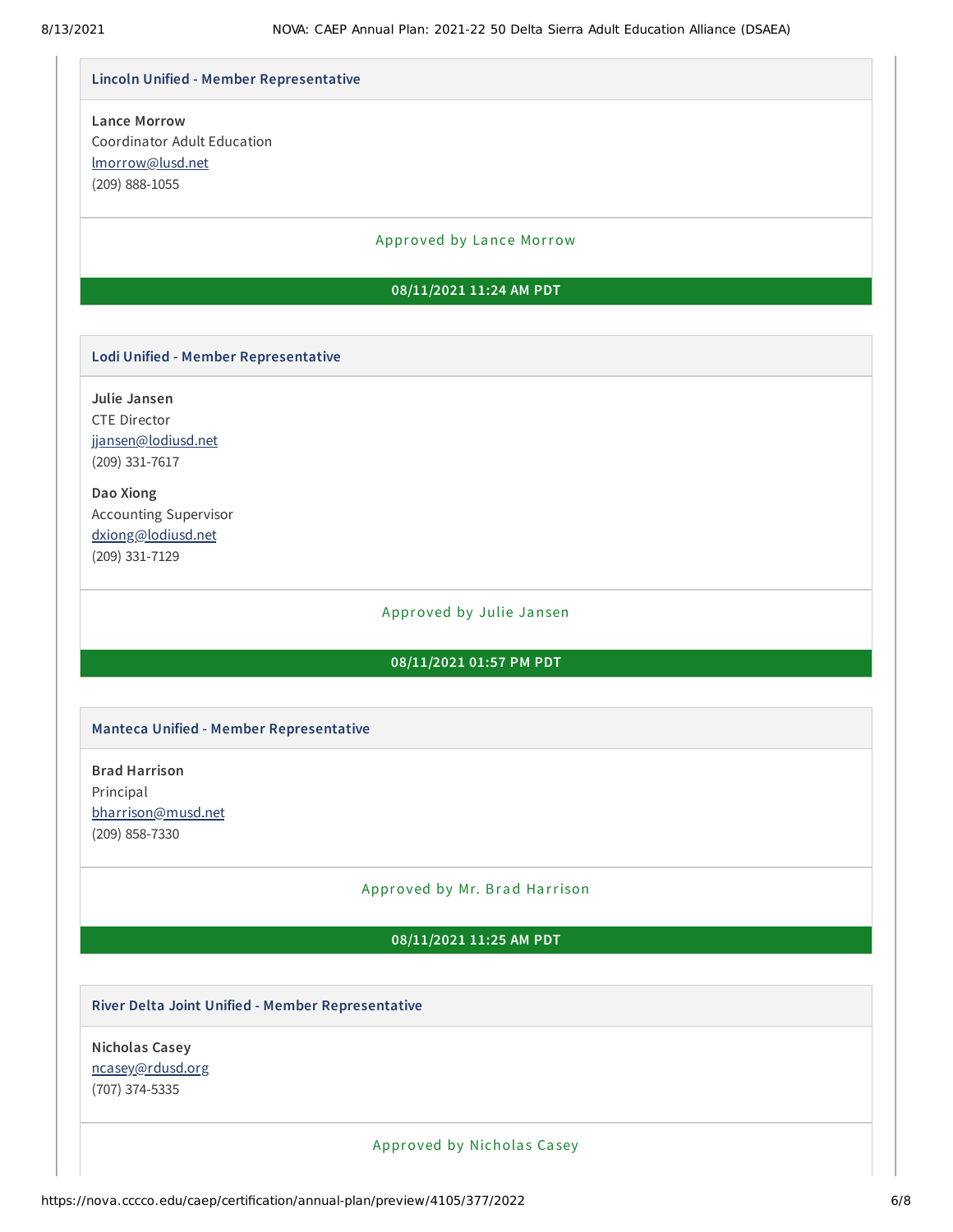#### **08/11/2021 02:22 PM PDT**

#### **San Joaquin Co. Office of Education - Member Representative**

**Tony Damele** Coordinator [tdamele@sjcoe.net](mailto:tdamele@sjcoe.net) (209) 468-9068

#### Approved by Tony Damele

#### **08/13/2021 03:00 PM PDT**

#### **San Joaquin Delta CCD - Member Representative**

**Heather Maloy** CAEP Coordinator/Project Director for DSAEA Regional Transitions [hmaloy@deltacollege.edu](mailto:hmaloy@deltacollege.edu) (209) 954-5012

#### Approved by Dr. Heather Maloy

#### **08/11/2021 12:06 PM PDT**

#### **Stockton Unified - Member Representative**

**Jeff Dundas** Principal [jdundas@stocktonusd.net](mailto:jdundas@stocktonusd.net) (209) 933-7455 ext: 1403

#### Approved by Jeff Dundas School For Adults

### **08/11/2021 11:58 AM PDT**

#### **Tracy Joint Unified - Member Representative**

**Sam Strube** [sstrube@tusd.net](mailto:sstrube@tusd.net) (209) 830-3384

#### Approved by Sam Strube

#### **08/12/2021 05:28 PM PDT**